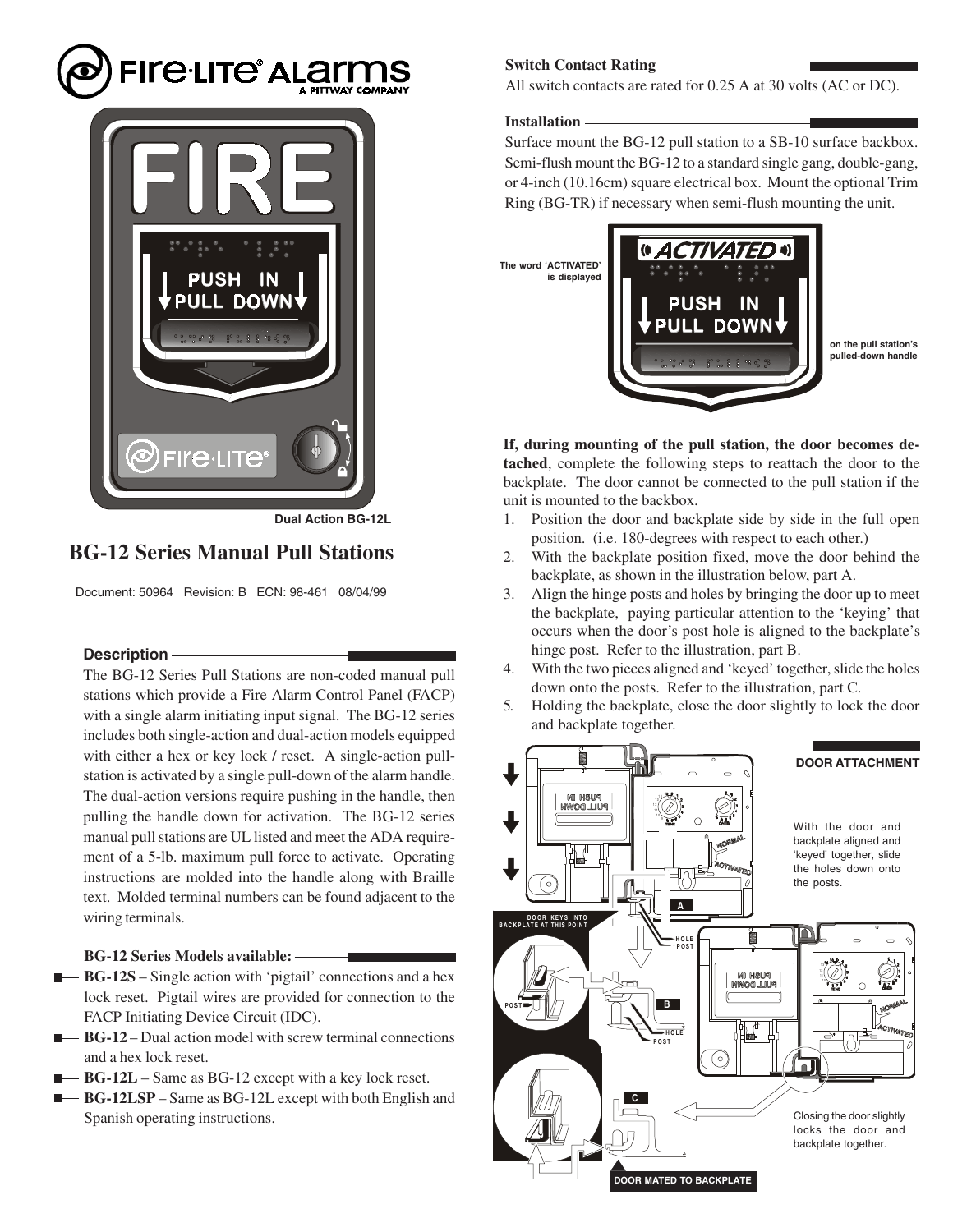

**WARNING!** Do not loop wiring under any terminals. Break wire run to maintain IDC supervision.

# **Wiring Instructions for the BG-12, BG-12L and BG-12LSP**

- 1) If semi-flush mounting, proceed to step 4.
- 2) Mount the backbox *before* wiring to the pull station.
- 3) Before mounting the station, pull all necessary wiring through the backbox and optional BG-TR.
- 4) Remove the correct amount of wire insulation. The pull station backplate is molded with a strip gauge to measure the amount of insulation to be removed.
- 5) Connect the wiring from the fire alarm control panel's IDC, or any previous device on the IDC, to terminals 1 and 2 on the pull stations terminal strip. Connect the next device on the IDC or End-of-Line Resistor (ELR) to terminals 1 and 2.
- 6) Maintain consistent polarity with all connections throughout the IDC.

# **Wiring Instructions for the BG-12S**

Follow instructions 1 through 3 above, and then proceed with steps 4 and 5 following:

- 4) Connect the field wiring from the FACP's IDC or the previous device on the IDC, to the pull station's pigtails. Connect the positive  $(+)$  IDC wire to a red pigtail, and the negative  $(-)$  IDC wire to a black pigtail. Next, connect the positive  $(+)$ wire going to the next device or an ELR to the remaining red positive (+) pigtail. Connect the negative (-) wire going to the next device or an ELR to the remaining black negative (-) pigtail.
- 5) Maintain consistent polarity with all connections throughout the IDC.

# **Operation**

To activate a single-action pull station, simply pull-down the handle. To activate dual-action stations, push-in, then pull-down the handle. The word 'ACTIVATED' appears after the handle is pulled down. The pull station remains in the activated position until reset.

1) To reset the **BG-12S** and **BG-12** hex lock pull stations, work the supplied 9/64-inch hex wrench into the lock until firmly seated and turn counterclockwise 1/4-turn.

To reset the **BG-12L** and **BG-12LSP** key lock stations, insert the key and turn counterclockwise 1/4-turn. 2) Open the door until the handle returns to the 'NORMAL' position.

3) Close and lock the door. Closing the door automatically resets the switch to the 'NORMAL' position.

*Note – Opening the pull station door will not activate or deactivate the alarm switch.*

# **WARNING**

Install the pull station in accordance with the supplied instructions, applicable NFPA standards, national and local Fire and Electrical codes and the requirements of the Authority Having Jurisdiction (AHJ). Conduct regular testing of the devices using the appropriate NFPA standards. Failure to follow these directions may result in failure of the device to report an alarm condition. Fire Lite is not responsible for devices that have been improperly installed, tested or maintained.

For ADA compliance, if the clear floor space only allows forward approach to an object, the maximum forward reach height allowed is 48-inches (121.92cm). If the clear floor space allows parallel approach by a person in a wheelchair, the maximum side reach height allowed is 54-inches (137.16cm).

**BG-12S / BG-12**

**9/64-inch hex wrench must be fully seated to work properly**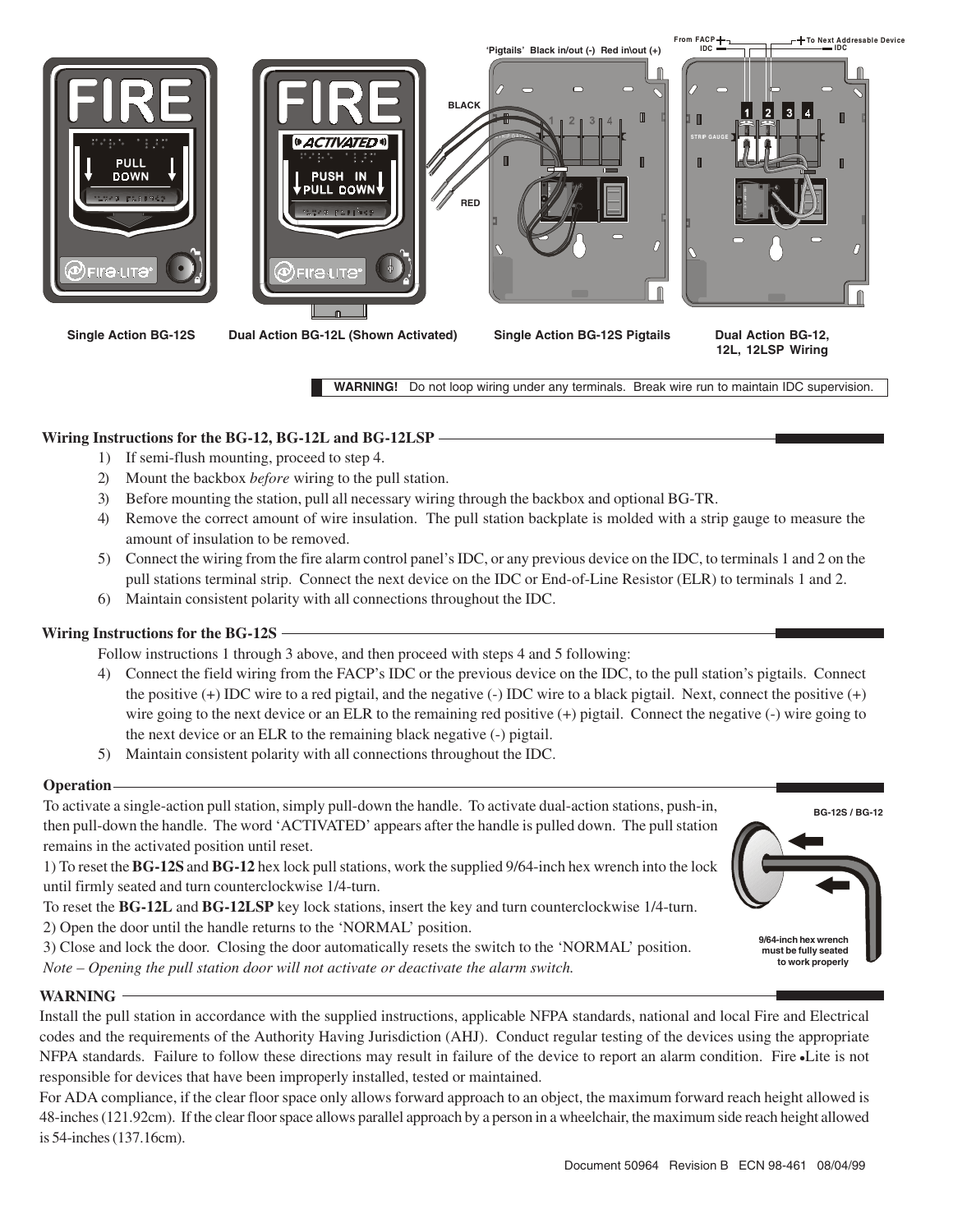# **FIFE-LITE<sup>®</sup> ALAITMS**



**Estaciones Pulsadoras Manuales de la Serie BG-12 BG-12L de Doble Acción**

Documento: 50964 Revisión: B ECN: 98-461 08/04/99

# **Descripción**

Las Estaciones Pulsadoras de la Serie BG-12 son estaciones manuales no codificadas cuales proporcionan a un Panel de Control de Alarma contra Incendios (FACP) con una señal de entrada de iniciación de alarma. La serie BG-12 incluye los modelos de acción singular y acción doble equipados con un rearme por cerradura de llave o cerradura de llave hexagonal. Una estación de acción singular es activada halando el manubrio. Primero empujando el manubrio de alarma y luego bajandolo, activa a la estación de doble acción. Las estaciones pulsadoras de la serie BG-12 son reconocidas por UL y llenan los requisitos de ADA de una fuerza de hale máxima de 5-lb. para activarla. Las instrucciones están moldeadas en el manubrio. Los números de terminal moldeados pueden ser encontrados adjunto a los terminales de alambrado.

# **Modelos disponibles de la Serie BG-12:**

- **BG-12S** Acción singular con conexiones de cable flexible y un rearme de cerradura hexagonal. Los cables flexibles son proporcionados para la conexión al Circuito del Dispositivo de Iniciación (IDC) del FACP.
- **BG-12** Modelo de doble acción con conexiones de terminal y rearme por cerradura hexagonal.
- **BG-12L** Igual a la BG-12 pero con rearme por cerradura de llaves.
- **BG-12LSP** Igual a la BG-12L pero con instrucciones de funcionamiento en Inglés y Español.

### **Parámetros de Contacto del Interruptor**

Todos los contactos de interruptor son clasificados para 0.25 A en 30 voltios (AC o DC).

**Instalación**

Instale en la superficie la estación BG-12 a una caja posterior de superficie SB-10. Instale semi empotrada la BG-12 a una caja eléctrica cuadrada de 4 pulgadas (10.16cm) de grupo doble o singular. Instale el Anillo Embellecedor (BG-TR) si es necesario cuando la unidad está siendo semi-empotrada.



**en el manubrio de hale de la estación**

**Si , mientrás se instalando la estación, la puerta se separa**, complete los siguientes pasos para unir la puerta a la placa posterior. La puerta no puede ser conectada a la estación pulsadora si la unidad está instalada en la caja posterior.

- 1. Coloque la puerta y la placa posterior de lado a lado en la posición de abierto completo. (es decir 180-grados con respecto la una a la otra.)
- 2. Con la placa posterior fijada en lugar, mueva la puerta detrás de la placa posterior, como es mostrado en el dibujo debajo, parte A.
- 3. Alínee los postes y orificios de la bisagra juntando la puerta con la placa posterior, poniendo atención a como las piezas caen en su lugar cuando los orificos de la puerta son alineados con los postes de la bisagra de la placa posterior. Refiérase al dibujo, parte B.
- 4. Con las dos piezas alineadas y juntas. deslize los orificios hacia abajo dentro de los postes. Refiérase al dibujo, parte C.
- 5. Agarrando la placa posterior, una la puerta y la placa posterior para cerrarlas.